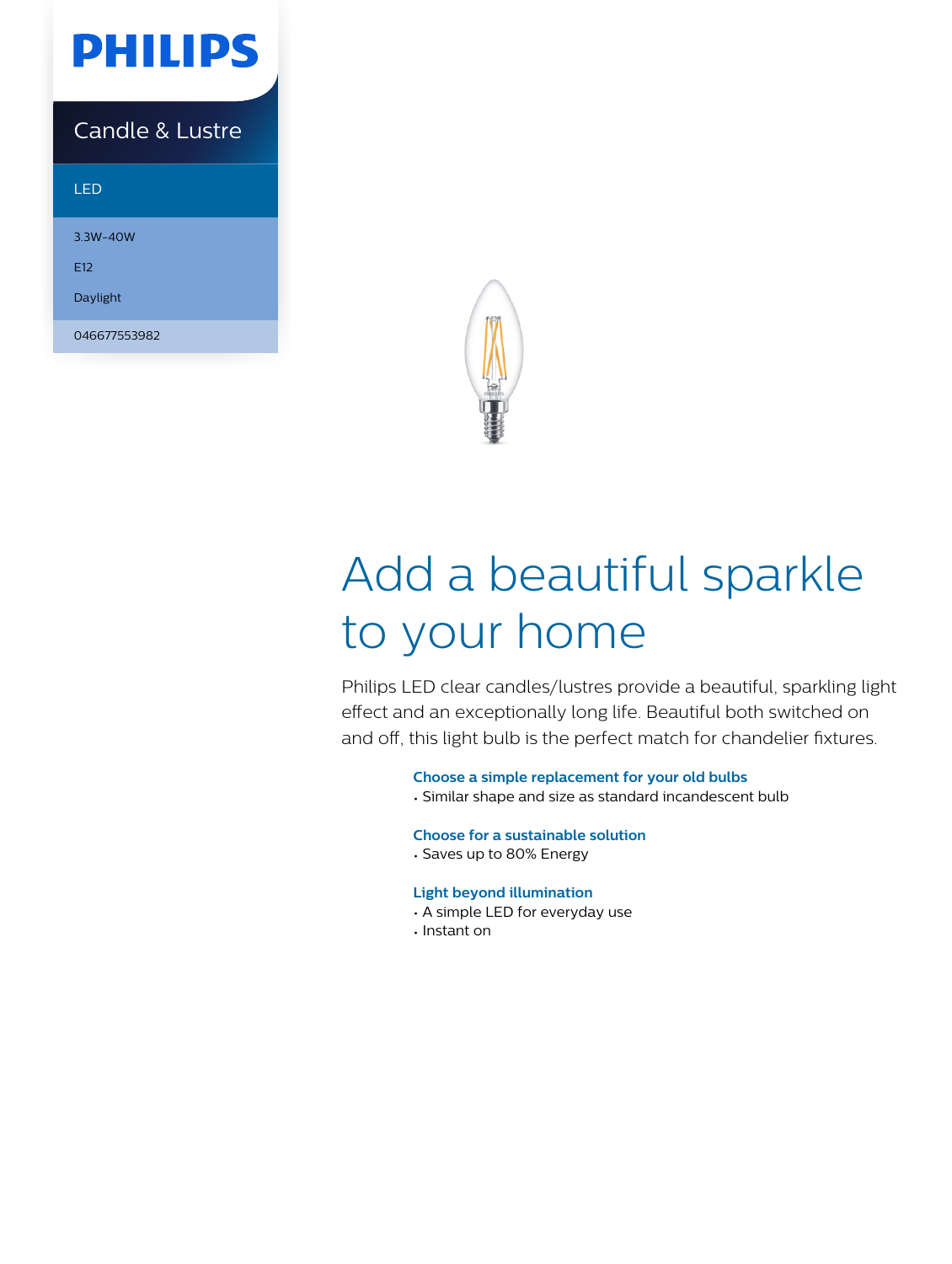## **Highlights**

#### **Replaces standard incandescent**

With its beautiful design and familiar shape, this energy-saving LED bulb is the perfect sustainable replacement for traditional incandescent bulbs.

#### **Saves up to 80% Energy**



Enjoy the energy-savings of LEDs without sacrificing light quality. Instantly save over 80% in energy by replacing your existing incandescent or halogen bulbs

### **Specifications**

#### **Bulb characteristics**

- Dimmable: No
- Intended use: Indoor
- Lamp shape: B11
- Socket: E12
- Technology: LED
- Type of glass: Clear

#### **Durability**

- Average life (at 2.7 hrs/day): 11 year(s)
- Lumen maintenance factor: 70%
- Nominal lifetime: 11,000 hour(s)
- Number of switch cycles: 20,000

#### **Light characteristics**

- Color consistency: 4SDCM
- Color rendering index (CRI): 90
- Color temperature: 5000 K
- Light Color Category: Daylight
- Nominal luminous flux: 300 lumen
- Starting time: <0.5 s
- Warm-up time to 60% light: Instant full light

**A simple LED for everyday use**

The Philips everyday LED is the perfect bulb for your basic lighting needs. It provides the beautiful light and dependable performance you expect from LED at an affordable price.

#### **Instant on**

#### **Miscellaneous**

• EyeComfort: Yes

#### **Other characteristics**

- Lamp current: 40 mA
- Efficacy: 90 lm/W

#### **Packaging information**

- EAN: 046677553982
- EOC: 553981
- Product title:
- 3.3B11/LED/950/CL/G/E12/ND 4/3FB T20

#### **Power consumption**

- Energy Star Certified: No
- Power factor: 0.7
- Voltage: 120 V
- Wattage: 3.3 W
- Wattage equivalent: 40 W

#### **Product dimensions & weight**

• Length: 10.7 cm